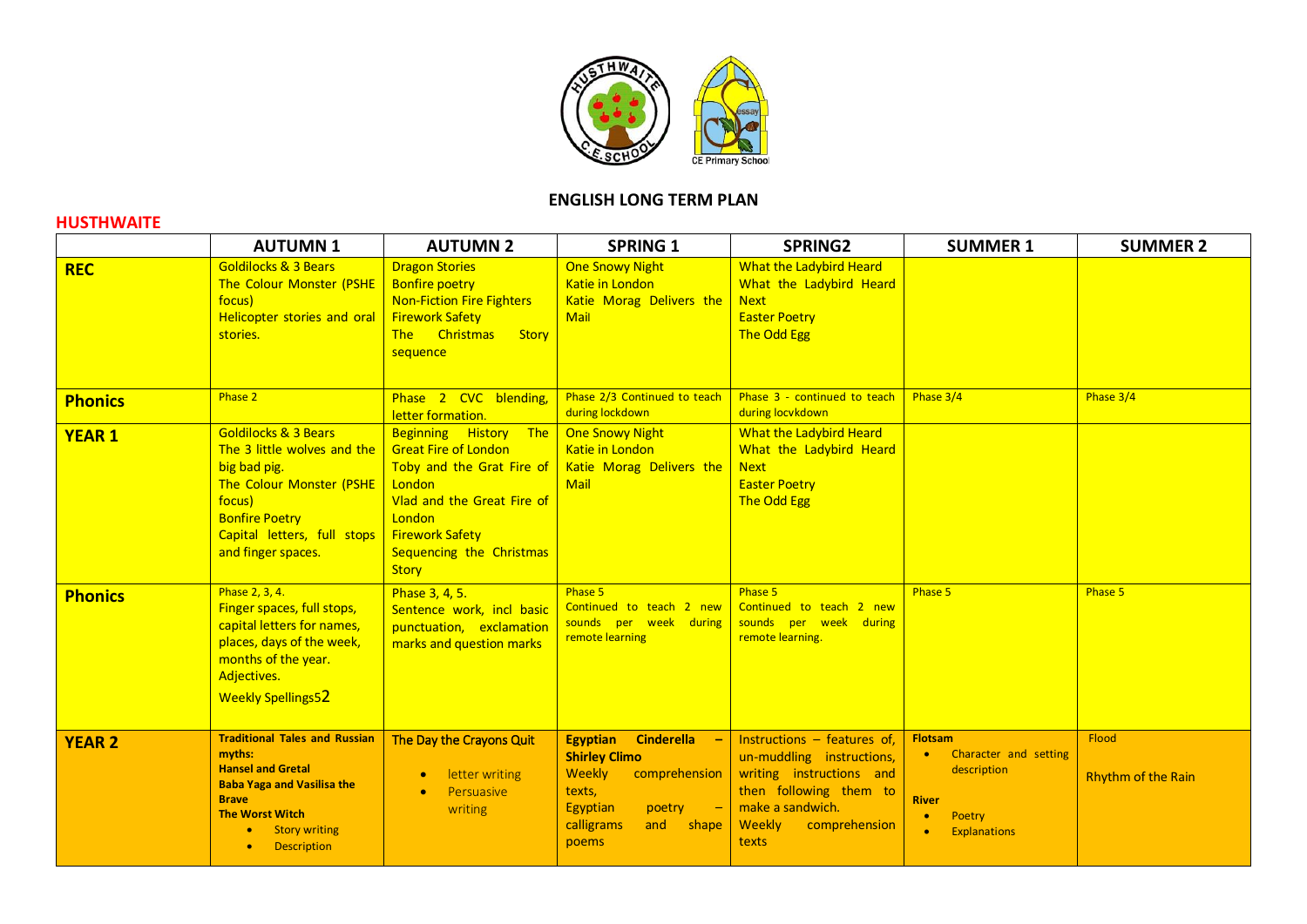| <b>Phonics/ESPaG</b><br>N.B<br><b>Punctuation has been</b><br>ongoing through all<br>written work. | Phase 5<br>Word classes: nouns, verbs<br>and adjectives<br><b>Suffixes and prefixes taught</b><br>through spellings                                                                                                               | All<br><b>Creatures</b><br>Great<br>and Small James Herriot<br>(extracts)<br>Recounts<br>$\bullet$<br>Autobiography<br>$\bullet$<br>writing<br>Phase 5<br><b>Adverbs</b><br><b>Tenses</b><br><b>Suffixes and prefixes taught</b><br>through spellings | Phase 5/6<br><b>Extended noun phrases</b><br><b>Phrases and clauses</b><br><b>Suffixes and prefixes taught</b><br>through spellings | Phase 6<br>Statement/Question/Comman<br>$\mathsf{d}$<br>Word classes: nouns, verbs<br>and adjectives<br><b>Suffixes and prefixes taught</b><br>through spellings | Phase 6<br><b>Conjunctions</b><br><b>Adverbs</b><br><b>Progressive verbs</b><br><b>Suffixes and prefixes taught</b><br>through spellings<br><b>CGP Grammar books started</b> | Phase 6<br><b>Commas to list</b><br><b>Conjunctions</b><br><b>Prepositions</b><br><b>Suffixes and prefixes taught</b><br>through spellings<br><b>CGP Grammar books</b> |
|----------------------------------------------------------------------------------------------------|-----------------------------------------------------------------------------------------------------------------------------------------------------------------------------------------------------------------------------------|-------------------------------------------------------------------------------------------------------------------------------------------------------------------------------------------------------------------------------------------------------|-------------------------------------------------------------------------------------------------------------------------------------|------------------------------------------------------------------------------------------------------------------------------------------------------------------|------------------------------------------------------------------------------------------------------------------------------------------------------------------------------|------------------------------------------------------------------------------------------------------------------------------------------------------------------------|
| <b>YEAR 3</b>                                                                                      | <b>Traditional Tales and Russian</b><br>myths:<br><b>Hansel and Gretal</b><br><b>Baba Yaga and Vasilisa the</b><br><b>Brave</b><br><b>The Worst Witch</b><br><b>Story writing</b><br>$\bullet$<br><b>Description</b><br>$\bullet$ | The Day the Crayons Quit<br>letter writing<br>Persuasive<br>$\bullet$<br>writing<br>All<br><b>Creatures</b><br>Great<br>and Small James Herriot<br>(extracts)<br>Recounts<br>$\bullet$<br>Autobiography<br>$\bullet$<br>writing                       | <b>Egyptian Cinderella</b><br><b>Narrative</b><br>Egyptian poetry-<br><b>Performance Poetry</b>                                     | Text from another culture: The<br>legend of Tutankhamen<br>Instructional<br>$\bullet$<br>writing<br>Newspaper articles                                           | <b>Flotsam</b><br>Character and setting<br>$\bullet$<br>description<br><b>River</b><br>Poetry<br>$\bullet$<br><b>Explanations</b>                                            | <b>Flood</b><br>Rhythm of the Rain                                                                                                                                     |
| <b>ESPaG</b><br><b>Punctuation has been</b><br>ongoing through all<br>written work.                | <b>Extended noun phrase</b><br>Word classes: noun, verb,<br>adjective,<br>adverb,<br><b>Conjunctions</b><br><b>Suffixes and prefixes taught</b><br>through spellings                                                              | <b>Adverbs</b><br><b>Adverbials (included fronted)</b><br><b>Suffixes and prefixes taught</b><br>through spellings                                                                                                                                    | Possessive apostrophes<br>Apostrophes<br><b>Direct Speech</b><br>Suffixes and prefixes taught<br>through spellings                  | <b>Conjunctions</b><br><b>Plurals</b><br><b>Tenses</b><br>Suffixes and prefixes taught<br>through spellings                                                      | Possessive apostrophes<br>Apostrophes<br><b>Suffixes and prefixes taught</b><br>through spellings                                                                            | Direct speech<br><b>Commas</b><br>Conjunctions<br>Suffixes and prefixes taught<br>through spellings                                                                    |
| <b>YEAR 4</b>                                                                                      | <b>Traditional Tales and Russian</b><br>myths:<br><b>Hansel and Gretal</b><br><b>Baba Yaga and Vasilisa the</b><br><b>Brave</b><br><b>The Worst Witch</b><br><b>Story writing</b><br>$\bullet$<br><b>Description</b><br>$\bullet$ | The Day the Crayons Quit<br>letter writing<br>Persuasive<br>$\bullet$<br>writing<br>All<br><b>Creatures</b><br>Great<br>and Small James Herriot<br>(extracts)<br>Recounts<br>$\bullet$                                                                | <b>Egyptian Cinderella</b><br><b>Narrative</b><br>poetry                                                                            | <b>Egyptian Cinderella</b><br><b>Instructions</b>                                                                                                                | <b>Flotsam</b><br>Character and setting<br>$\bullet$<br>description<br><b>River</b><br>Poetry<br><b>Explanations</b>                                                         | <b>Flood</b><br>Rhythm of the Rain                                                                                                                                     |